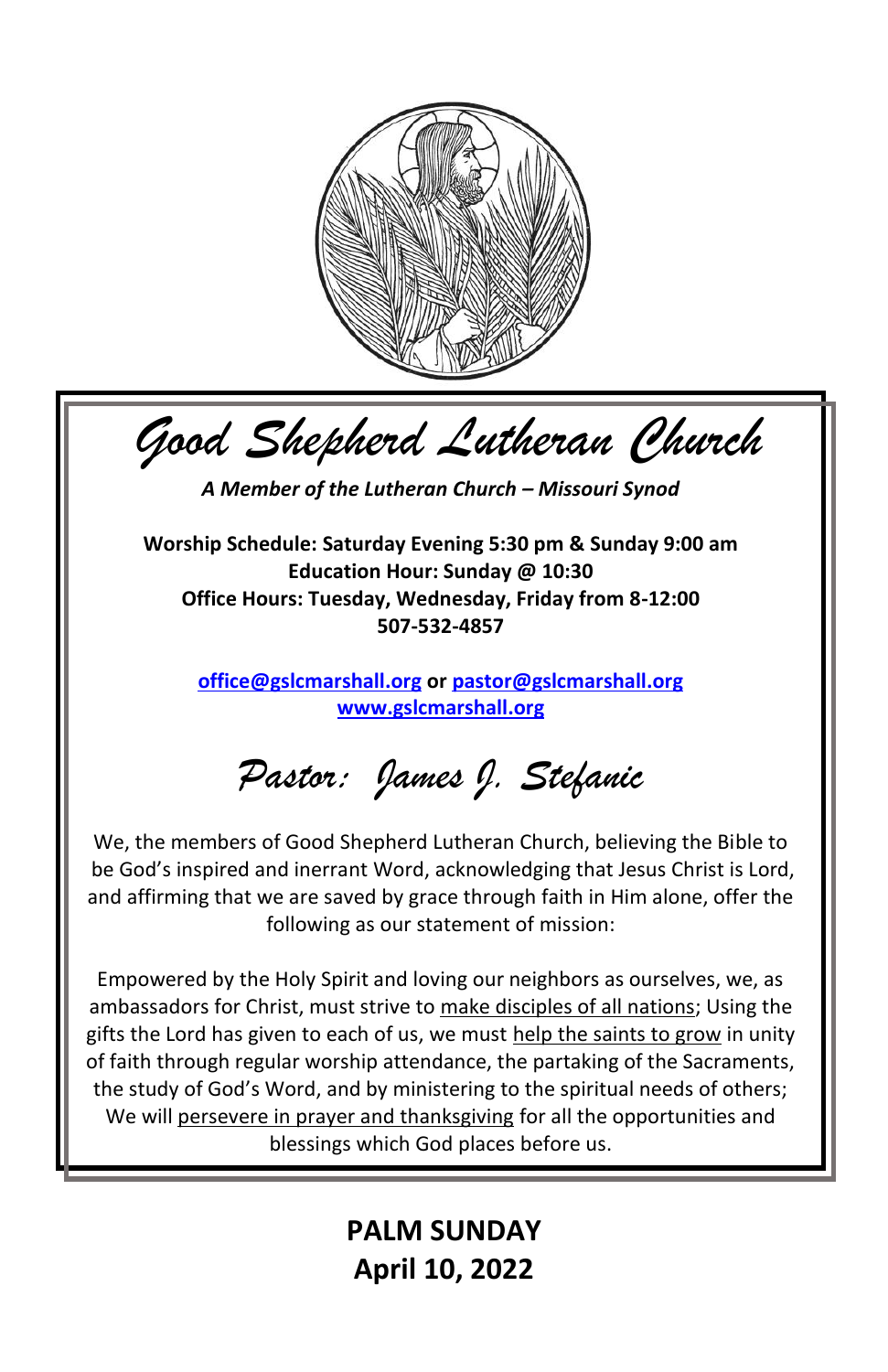## **Palm Sunday Greeting**

- **P** The grace of our Lord  $\div$  Jesus Christ and the love of God and the communion of the Holy Spirit be with you all.
- C **Amen.**
- $\mathbf{P}$  Blessed is He who comes in the name of the Lord.
- C **Hosanna to the Son of David.**

# **Collect**

 $\mathbf{P}$  Let us pray.

Most merciful God, as the people of Jerusalem, with palms in their hands, gathered to greet Your dearly beloved Son when He came into His Holy City, grant that we may ever hail Him as our King and, when He comes again, may go forth to meet Him with trusting and steadfast hearts and follow Him in the way that leads to eternal life; through the same Jesus Christ, our Lord, who lives and reigns with You and the Holy Spirit, one God, now and forever.

```
C Amen.
```
Holy Gospel: **Matthew 21:1-9**

- $\mathbf{P}$  The Holy Gospel according to St. Matthew, the twenty-first chapter.
- **G** Glory to You, O Lord.
- $\mathbf{P}$  <sup>1</sup>When they drew near to Jerusalem and came to Bethphage, to the Mount of Olives, then Jesus sent two disciples, <sup>2</sup>saying to them, "Go into the village in front of you, and immediately you will find a donkey tied, and a colt with her. Untie them and bring them to me. <sup>3</sup>If anyone says anything to you, you shall say, 'The Lord needs them,' and he will send them at once." <sup>4</sup>This took place to fulfill what was spoken by the prophet, saying, <sup>5</sup>"Say to the daughter of Zion, 'Behold, your king is coming to you, humble, and mounted on a donkey, and on a colt, the foal of a beast of burden.<sup>"" 6</sup>The disciples went and did as Jesus had directed them. <sup>7</sup>They brought the donkey and the colt and put on them their cloaks, and he sat on them. <sup>8</sup>Most of the crowd spread their cloaks on the road, and others cut branches from the trees and spread them on the road. <sup>9</sup>And the crowds that went before him and that followed him were shouting, "Hosanna to the Son of David! Blessed is he who comes in the name of the Lord! Hosanna in the highest!"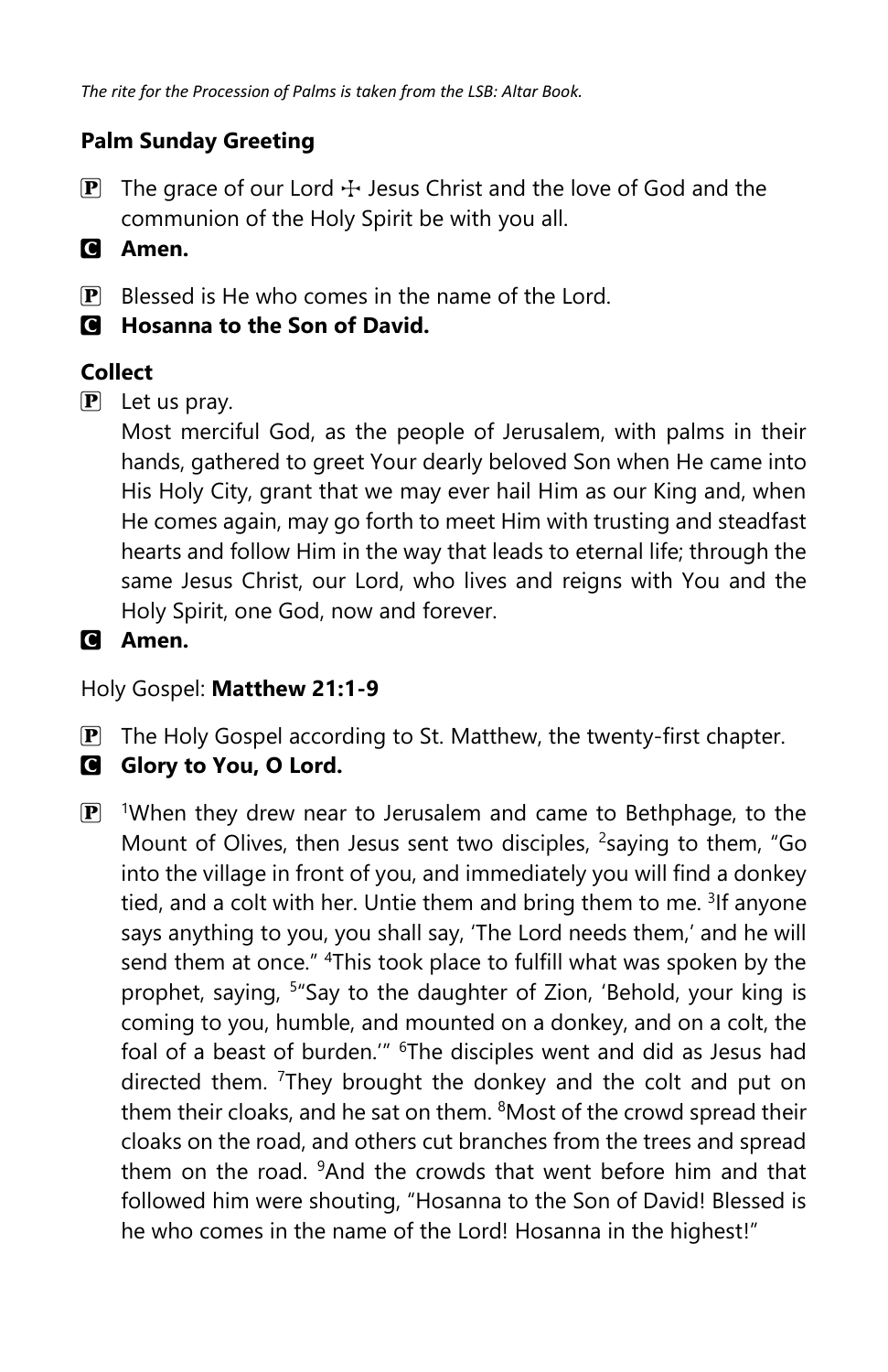- $\overline{P}$  This is the Gospel of the Lord.
- C **Praise to You, O Christ.**
- $\mathbf{P}$  Let us go forth in peace,
- C **in the name of the Lord.**

Processional Hymn: **LSB #442**

 $\mathbf{P}$  Blessed is He who comes in the name of the Lord.

# C **Hosanna to the highest.**

*A Time of Silence is observed to highlight the contrast between Jesus' triumphal entry and His Passion. The wooden cross is veiled in black to symbolize the work of Christ to veil Himself in the sins of the world.*

# **Collect of the Day**

 $\mathbf{P}$  Let us pray.

Almighty and everlasting God, You sent Your Son, our Savior Jesus Christ, to take upon Himself our flesh and to suffer death upon the cross. Mercifully grant that we may follow the example of His great humility and patience and be made partakers of His resurrection; through the same Jesus Christ, our Lord, who lives and reigns with You and the Holy Spirit, one God, now and forever.

C **Amen.**

Old Testament Reading: **Zechariah 9:9-12**

Gradual

Epistle Reading: **Philippians 2:5-11**

Tract

Gospel Reading: **Matthew 27:11-54**

Nicene Creed: Back Cover of LSB

Hymn of the Day: **LSB #438 (Hymn of the Month)**

Sermon

Offertory: **p. 192**

**Offering** 

Prayer of the Church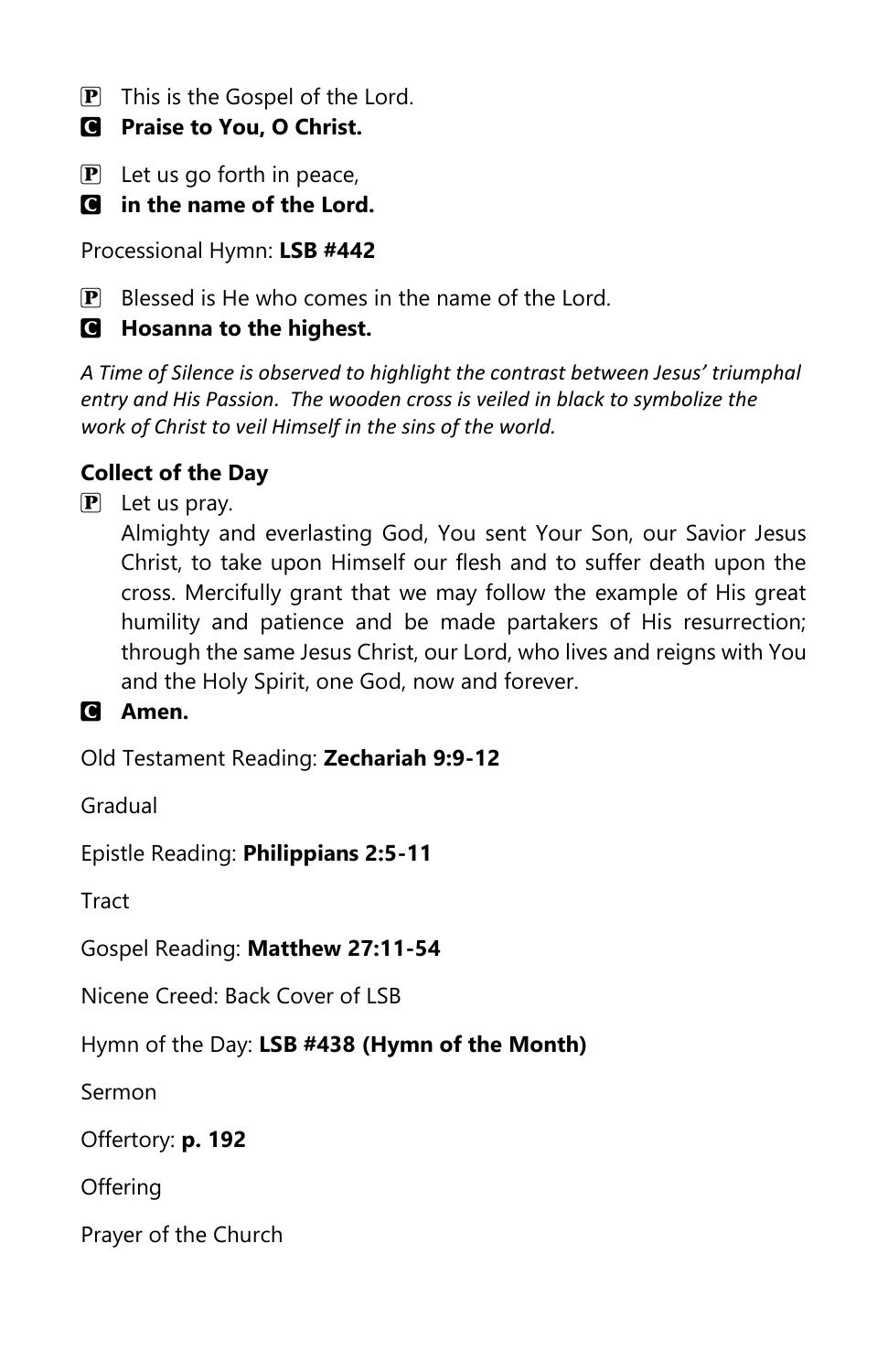## Service of the Sacrament: **pp. 194-199**

## Distribution Hymns: **#634, #440, #436**

Post-Communion Liturgy: **pp. 199-202 (the Gloria Patri is omitted)**

Recessional Hymn: **#441**

## **Those Serving today and next week April 10 & April 17**

#### **4/10**

**Music:** Beth Steuck **Elder:** Cory Brockman **Acolyte:** Ian Brockberg **Ushers:** Todd Smallfield & Tim Petrich **Counters:** Randy Thordson **Servers:** N/A

#### **4/14**

**Music:** Beth Steuck **Elder:** Dan Radel **Acolyte:** Grant Lingl **Ushers**: Randy Thordson & Kerry Kerr

#### **4/15 (Evening Service)**

**Music:** Beth Steuck **Acolyte:** Jaxen Staufacker/Alex Sturrock **Ushers**: Axel Evans & Kerry Kerr

#### **4/17 (7am Service)**

**Music:** Beth Steuck **Elder:** John Gunter **Acolyte:** Carter Manthei **Ushers:** Todd Smallfield & Tim Petrich

#### **4/17 (10am Service) Music:** Beth Steuck

**Elder:** Darwin Leek **Acolyte:** Ian Brockberg **Ushers:** N/A **Counters:** David Sturrock **Ushers:** Mark Henkelman & Kerry Kerr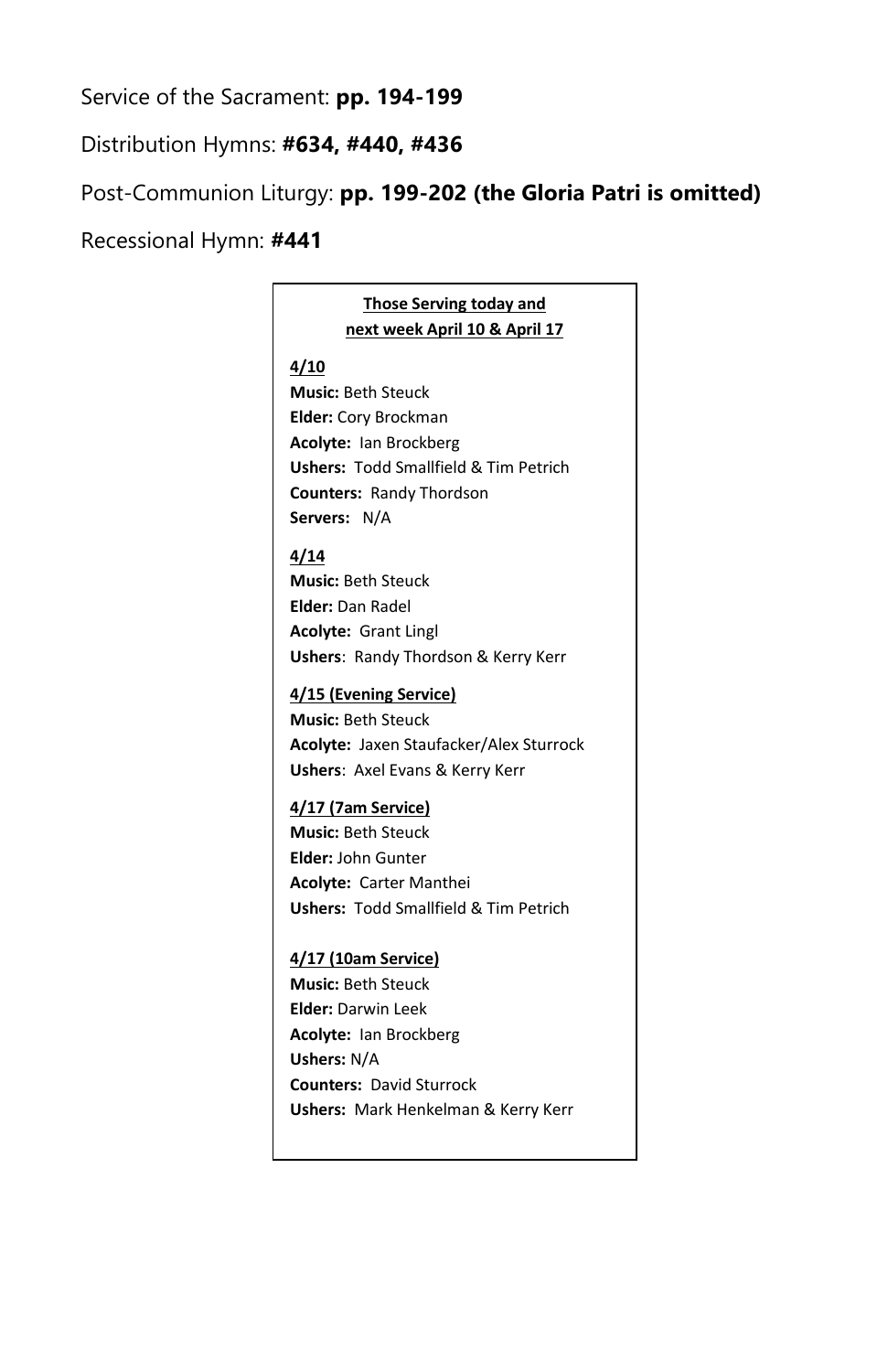#### **To our visitors and guests:**

The Lord's Supper is celebrated at Good Shepherd in the confession and glad confidence that our Lord, as He says, gives not only bread and wine, but His very body and blood to eat and drink for the forgiveness of sin. In joyful obedience to the clear teaching of our Lord Jesus those are invited to His table who trust His words, repent of all sin, and set aside any refusal to forgive and love as He forgives and loves us. They show forth His death until He comes. Because Holy Communion is a confession of the faith which is confessed at this altar, any who are not yet instructed, in doubt, or who hold a confession differing from that of The Lutheran Church— Missouri Synod and so are unable to receive the Sacrament are invited to meditate on God's Word in the distribution hymns and pray for the day when divisions will have ceased. You may also come up to the rail and receive a baptismal blessing. Signify this by crossing your hands over your chest. If you have any questions, please feel free to talk to Pastor.

Pastor, *why is the recitation of Christ's Words called the Consecration?* Consecration signifies a *setting apart for a holy use*? It is by means of Christ's words that the bread and wine on the altar are set apart for a sacred use: and that the eating and

drinking of the bread and wine become a holy ordinance – a sacrament.

An Explanation of the Service Proper: The Office of the Word, The Service: The Holy Supper – The Words of Institution, 160

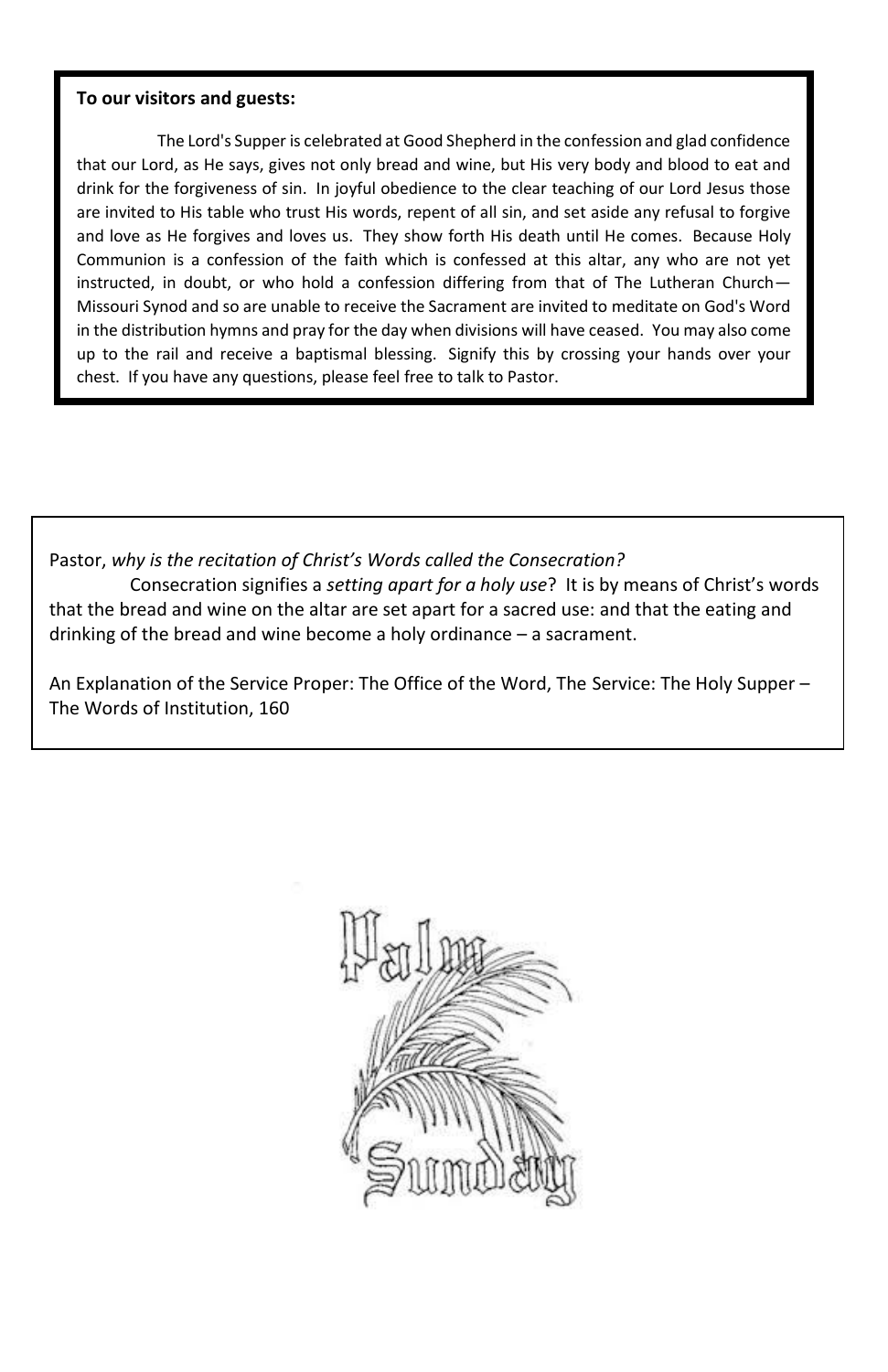# **This Week at Good Shepherd**

4-10-22 thru 4-17-22

**Monday 7pm – Holy Monday Service**

## **Tuesday**

**7pm – Holy Tuesday Service** 7pm – AA Meeting

## **Wednesday**

7am – Men's Bible Study @ McDonald's 3:45 – LWML 5:30pm – Chimes 5:30pm – Confirmation **7pm – Holy Wednesday Service**

**Thursday 7pm – Maundy Thursday Service**

> **Good Friday 12pm – Chief Service 7pm – Tenebrae Vespers**

**Sunday –EASTER DAY 7am – Divine Service III 8:30 to 9:30 –Youth Breakfast 10am – Divine Service III**

**Attendance for Sunday, April 3, 2022:** Sunday: 89 Communicants: 70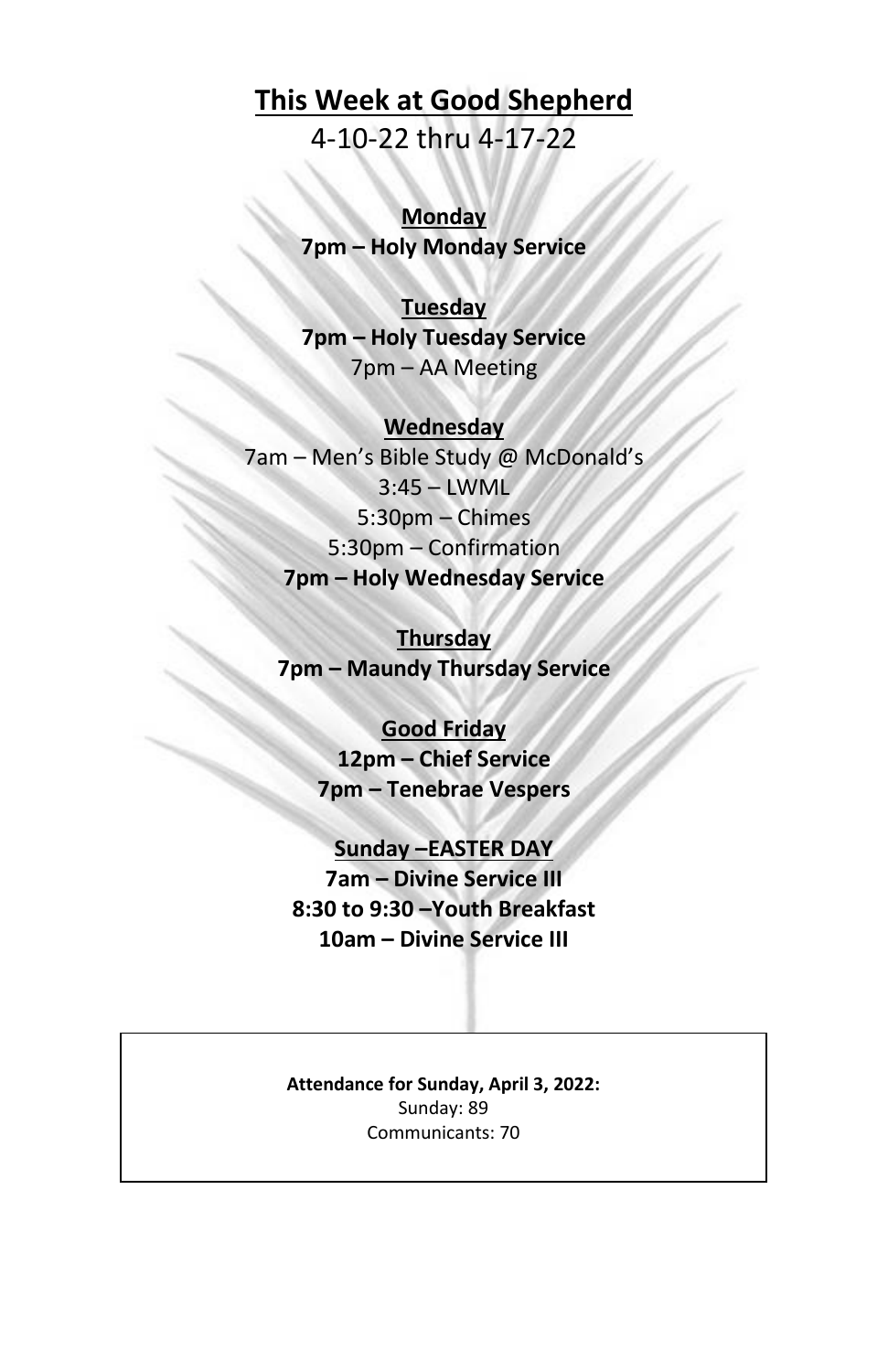## **The Congregation at Prayer**

#### **How to use this bulletin for daily prayer all week long.**

*Reading God's Word and offering up our prayers to God should be part of our daily routine. Below is an outline for a simple daily devotion.*

*Also included is a portion of the Small Catechism for the week and the prayers of our parish.*

Invocation: **In the name of the Father, and of the Son, and of the Holy Spirit. Amen.**

#### Introit: **Bulletin Insert**

Learn by Heart:

- Learn by Heart Bible Verses: **Psalm 144:1; 1 Peter 1:20-21**
- Catechism: **What is the Sacrament of the Altar?**

Daily Readings:

Sunday: **Ex. 8:1-32; Heb. 1:1-14** Monday: **Ex. 9:1-28; Heb. 2:1-18** Tuesday: **Ex. 9:29-10:20; Heb. 3:1-19** Wednesday: **Ex. 10:21-11:10; Heb. 4:1-16** Thursday: **Ex. 12:1-28; Heb. 5:1-14** Friday: **Ex. 12:29-32; 13:1-16; Heb. 6:1-20** Saturday: **Ex. 13:17-14:9; Heb. 7:1-22**

Readings for next Sunday: **Job 19:23-27; Psalm 118:15-29; 1 Cor. 5:6-8; Mark 16:1-8**

### IN OUR PRAYERS THIS WEEK:

- **Birthdays:** Chelsey Christensen 4/10; Bruce Ahrendt 4/14; Cassie Pieschke 4/14;
- **Sickness/Illness/Recovery:** Steve Hall, son-in-law of Anne Paradis; Rev. Carl Berner; Anita Johnson, sister of Kathy Brockberg; Marge Meffert, sister-in-law of Mary Meffert; Carol Nienkirk; Joanne Christoffer; Diane, Aunt of Lisa Haen; Jon Gullickson; Lorraine Gullickson; David Sturrock; Floyd Brecheisen, brother of Gay Brockberg; Shirlene Schwab; Ruth Timm; Jon Gerken; Jean Peirce; Esther Schrunk; Karen Geske; Hester, sister of David Sturrock; Tobias Haugen, grandson of Mavis Ochsendorf; Del Determan, friend of the Pratts; Larry Pratt; Joshua Grau, godson of Mary Meffert; Bonnie, mother of Lisa Haen
- **With child:** Lyndsey Slade, daughter of Scott & Peggy Peterson; Sarah Bartz
- **Family of:** Bob Schrunk; Dora Ziemke, grandmother of Mark Staufacker; Joan Lorenz, sister of Bob Anderson

HYMN OF THE MONTH: **"Christ Jesus Lay in Death's Strong Bands" LSB #458**

#### COLLECT **(Bulletin Insert)**

NICENE CREED

LORD'S PRAYER

BLESSING: **The almighty and most merciful God, Father, Son, and Holy Spirit, bless and preserve us. Amen.**